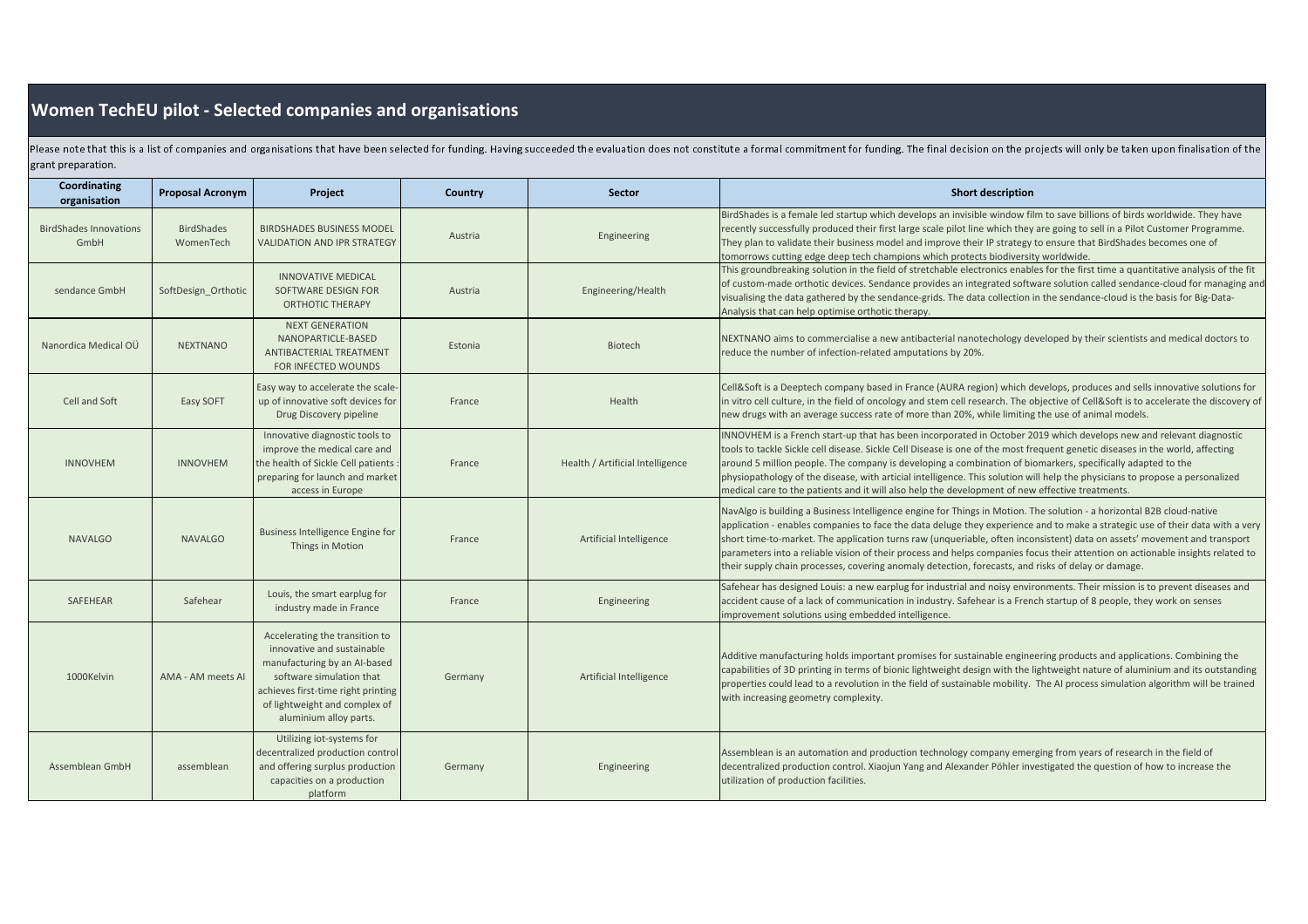| Die Frischemanufaktur<br>GmbH          | <b>Food Tech Innovation</b> | Securing international IP Rights<br>for Food tech Innovation:<br>Prolonging shelf-life of plant-<br>based products                                         | Germany | Food                | DIE FRISCHEMNAUFAKTUR (DFM) is a food tech start-up from Saxony-Anhalt in Eastern Germany. DFM specializes in<br>developing ground-breaking food-technology aiming to prolong the shelf-life of plant-based ultra-fresh products like e.g.<br>fresh-cut fruits, salads and drinks. The very short shelf-life of 1-4 days leads to a huge amount of food-waste in private<br>nouseholds and retail, as they have to throw away perished products.                                                                                                                                                                                                                           |
|----------------------------------------|-----------------------------|------------------------------------------------------------------------------------------------------------------------------------------------------------|---------|---------------------|----------------------------------------------------------------------------------------------------------------------------------------------------------------------------------------------------------------------------------------------------------------------------------------------------------------------------------------------------------------------------------------------------------------------------------------------------------------------------------------------------------------------------------------------------------------------------------------------------------------------------------------------------------------------------|
| Digimind GmbH                          | PACE                        | Packaging with AI for Circular<br>Economy - strengthening<br>Digimind's market position                                                                    | Germany | Environment         | Packaging waste is one of the biggest contributors to the global waste problem and it accounts for almost half the global<br>plastic waste. Packaging design is driven mainly by marketing requirements, not incorporating any circularity, such as<br>recyclability or reusability. For the packaging industry this poses immense challenges to manage the new complexity of the<br>trade-off of cost, performance and sustainability criteria. Digimind is developing an innovative software solution specifically<br>for the packaging industry to tackle these challenges using digitalisation and artificial intelligence.                                            |
| knowing01 GmbH                         | BInno2scalek01              | <b>Scale Business and Technology</b><br>to Impact on Disease Research<br>by with Lossless and Efficient<br>Data Analysis                                   | Germany | Health/ICT          | The knowing01 solution is a software-as-a-service (SaaS) suite that allows the user to connect and explore omics data no<br>matter their biodata type. Their innovative knowledge-graph based translation approach empowers scientists to run analyses<br>across data types and compare different sets in their biological context.                                                                                                                                                                                                                                                                                                                                        |
| <b>MR Shim GmbH</b>                    | <b>SPAC MRI</b>             | Spacious and accurate MRI<br>machines of the future                                                                                                        | Germany | Engineering         | The company developed a novel MRI field homogenization technology, which is 50x lighter, 5x more power efficient,<br>performs 2x better and updates 250x faster than the current state-of-the-art. They enable real-time, precise and local control<br>of the MRI magnetic field using a compact device.                                                                                                                                                                                                                                                                                                                                                                   |
| MUnique Tech GbR,<br>Inh.B.Eder,E.Paul | <b>DORT MuM</b>             | Dynamic Optical Ranging &<br>Timing with Multipoint<br>Measurement                                                                                         | Germany | Engineering         | MUnique Tech's DORT (Dynamic Optical Ranging & Timing) system is an optical pulsed device which offers a new high precise<br>distance measurement. The system is designed for space applications and can measure space relevant distances with a very<br>high resolution. Thanks to a high measurement rate, fast movements can also be detected. The device will be used in very<br>small satellites (CubeSats) and thus enter the NewSpace market. This technology is not only intended for space, but also<br>enables a large number of applications in the terrestrial field, like Large Volume Metrology.                                                             |
| NanoStruct GmbH                        | NanoStruct                  | Surface-enhanced Raman<br>spectroscopy for the reliable<br>analysis of solid-state surfaces                                                                | Germany | Engineering         | NanoStruct technology offers a new reliability to a powerful method, the so-called surface-enhanced Raman spectroscopy or<br>'SERS". The so-called "SERS-plasters" enable, for the first time, the application of SERS on solid state surfaces thus opening<br>completely new industrial markets. Their nanostructures consist of a novel material, and are fabricated by a scalable<br>nanostructuring method, that was invented by the company and tailored specifically to the material. The combination allows<br>reproducible nanostructures and enables a new reliability in ultrasensitive detection.                                                               |
| <b>NOCTURNE GMBH</b>                   | NeuroRetina                 | The eye as a window to the brain                                                                                                                           | Germany | Health/ICT          | Nocturne GmbH, founded in 2018, is a spin-off from the Charité - Universitätsmedizin in Berlin developing software solutions<br>to efficiently process retina image data for neurological applications at scale across devices using advanced AI-based analysis.<br>Their innovative and unique technology tackles one of the current major challenges in healthcare: the rapidly increasing<br>burden of brain diseases.                                                                                                                                                                                                                                                  |
| Soluterials GmbH                       | InC                         | Innovative nanostructured<br>aluminium composite                                                                                                           | Germany | Engineering         | Soluterials goal is to develop, produce and to offer nano-structured lightweight materials. They developed a nanostructured<br>aluminium material InC and transferred the production process from laboratory to pilot industrial scale. InC is the material<br>that meets contemporary requirements and sets the course for the future. It's a key enabling technology that will lead to far-<br>reaching developments in downstream industries. The material properties are needed in all future industries, such as e-<br>mobility, 5G, and electronics.                                                                                                                 |
| KIDS SPEECH LABS LIMITED               | SHARE                       | SHARE: a remote tool for<br>automated speech and language<br>language assessment of children<br>and personalised interventions.                            | Ireland | Health              | The company is developing SHARE, a radical, data driven and digitally-delivered solution to address the problems in<br>understanding children's speech and language development. Delivering accurate, in-home assessment of speech skills is the<br>key to disrupting this industry, empowering the other stakeholders in this story to understand when a child's speech skills are<br>on track and when they are not. Their goal is to reduce the over reliance on costly face to face therapy by developing<br>solutions that don't just replicate existing practice but are developed around data and evidence and reflect the abilities and<br>lifestyles of families. |
| Konree Innovation Limited              | Game Changer                | Game Changing Deep-Tech<br>removing barrier to farmed<br>salmon production growth for<br>climate- & planet-friendly low<br>carbon footprint animal protein | Ireland | Fishing/Environment | Konree Innovation is developing a deep-tech non-fish-handling solution that will employ both artificial and machine learning<br>to outsmart the sea louse's biological strategy for infestation. The sea is a tough harsh environment, the technology will need<br>to perform well in this environment and do no harm to the fish in the pen, the pen itself or the environment. All these<br>requirements demand a deep-tech solution.                                                                                                                                                                                                                                    |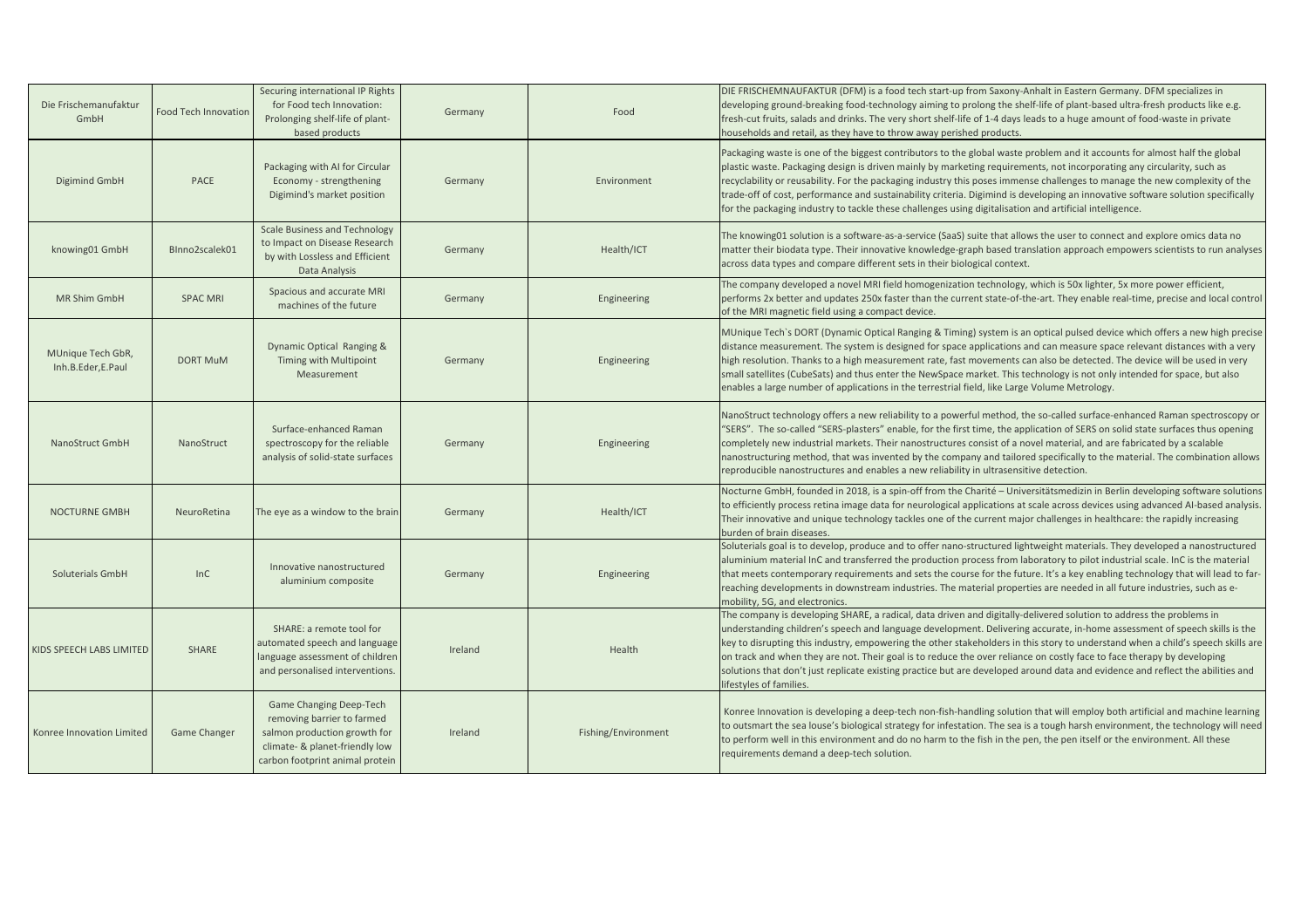| NATIONAL UNIVERSITY OF       |                         | Developing a surgical infection<br>treatment to reduce                                                                              |           |                         | XTremedy Medical is a surgical ablation company founded in 2018 to commercialize technology treating deep wound<br>infections, including Diabetic Foot Infections (DFI). Their pulsed field ablation (PFA) system is the first to deliver electrical                                                                                                                                                                                                                                                                                                                                                                                                                                                                                                    |
|------------------------------|-------------------------|-------------------------------------------------------------------------------------------------------------------------------------|-----------|-------------------------|---------------------------------------------------------------------------------------------------------------------------------------------------------------------------------------------------------------------------------------------------------------------------------------------------------------------------------------------------------------------------------------------------------------------------------------------------------------------------------------------------------------------------------------------------------------------------------------------------------------------------------------------------------------------------------------------------------------------------------------------------------|
| <b>IRELAND GALWAY</b>        | <b>XTremedy Medical</b> | amputations, healing times and<br>hospital stays for diabetic foot<br>patients                                                      | Ireland   | Health                  | currents non-invasively to achieve superior clinical outcomes including faster cure of infections, reduced surgeries and<br>shorter hospital stays.                                                                                                                                                                                                                                                                                                                                                                                                                                                                                                                                                                                                     |
| SocialMind Ltd               | SocialMind              | Digital Personalized AI Based<br>Platform Training Parents and<br>Therapist to Develop Children<br>with autism everyday Interaction | Israel    | Health                  | SocialMind developed a protocol that is based on ESDM (Early Start Denver Model) and PRT (Pivotal Response Treatment)<br>autism evidence-based intervention. SocialMind broke down these comprehensive interventions into a series of concrete<br>parenting skills, that motivate the child to interact and learn throughout the day. An essential component of the solution is<br>based on the ability of the parent to upload a video of themselves interacting with their child and get a response from our<br>Hybrid-Response system. An AI software analyzes the audio and visuals, and then a member of our community of qualified<br>reviewers (parents that are our mega users, and students) goes over and complements the machine assessment. |
| StrokeAlert                  | StrokeAlert-<br>WomenEU | Striking Stroke-enhancing and<br>expanding StrokeAlert's business<br>skills                                                         | Israel    | Health                  | StrokeAlert objective is to improve the quality of life by reducing silent stroke impact. They will develop and introduce the<br>first easy-to-use device for alerting stroke for high-risk populations. The first market is hospital use during sedation, with the<br>end-stage market being home telemonitoring.                                                                                                                                                                                                                                                                                                                                                                                                                                      |
| <b>BIOMIMX SRL</b>           | uBeat                   | Mimic human complexity in a<br>Beat to revolutionize the drug<br>development                                                        | Italy     | Health                  | BiomimX Beating organs-on-chips (OoC) are in vitro miniaturized and living replica of human organs and diseases, building<br>upon cutting-edge technologies and human cells. BiomimX's proprietary key technology (uBeat®) supports 3D human cell<br>cultures and integrates a controlled and tunable mechanical stimulation system. uBeat® leads to the generation of mature<br>and functional miniaturized replication of human organs adequate to test compounds toxicity/functionality in a high-<br>throughput fashion. Integration of uSense allows real-time evaluation of clinically relevant parameters from the established<br>beating models.                                                                                                |
| <b>ClearBox AI Solutions</b> | <b>TIME</b>             | Trustworthy and Inclusive<br><b>MLOps (Machine Learning</b><br>Operations) made in Europe                                           | Italy     | Artificial Intelligence | Clearbox AI, a deeptech Italian startup, has develped the AI Control Room. The AI control room is both a cloud-based and an<br>on-premises software platform, built on a patented implementation of generative models derived from 10 years of Research<br>and Development. It implements the various principles of trustworthy AI such as data assessment, technical robustness<br>check, model validation, monitoring and reproducibility in a viable and easily usable technical environment.                                                                                                                                                                                                                                                        |
| ecosteer srl                 | <b>DOP</b>              | Data Ownership Platform:<br>turning privacy laws from an<br>obstacle to an opportunity                                              | Italy     | ICT                     | Moving away from a centralised approach, where digital platforms that collect consumers' data have exclusive control over<br>third party access, EcoSteer Data Ownership Platform technically implements a decentralised vision, where each consumer<br>can directly control visibility over her data by each individual third party. Based on a patented multicast end-to-end<br>encryption scheme and Smart Contracts, the DOP adds a layer of data access control decentralization on top of any existing<br>data brokering platform, transforming it into a neutral and blind 'data intermediary'                                                                                                                                                   |
| <b>EMOJ SRL</b>              | <b>HEGO</b>             | Health, safety and ErGOnomics<br>for the future human-centric<br>factory                                                            | Italy     | Health                  | MSDs are inflammatory and/or degenerative ailments affecting all sectors and all categories of workers, and are by far the<br>most common work-related health problem in the European industry. HEGO is an innovative solution based on a proprietary<br>set of Motion Capture algorithms able to recognize the workers' gender, age, posture and movements in real-time and<br>monitor ergonomics to adapt both workspace and workload according to worker's personal profile, to inform about potential<br>MSDs risks, and to provide insights for improving the work environments.                                                                                                                                                                   |
| Splastica srl                | SP-Milk                 | Production of a new<br>biodegradable bioplastic made<br>up of biomolecules extracted<br>from expired milk                           | Italy     | Engineering             | Splastica is an innovative startup and a spin off from University of Rome Tor Vergata. They developed an innovative way to<br>turn expired milk into a biobased and biodegradable plastic, by means of a patented process. This bioplastic has been widely<br>characterized, showing good hardness, resistance and great stability in a wide range of temperatures, and in contact with<br>food, water, detergents. The single-use plastic industry is the target field of application of SP-Milk bioplastic.                                                                                                                                                                                                                                           |
| Avodes                       | Avodes-Biotech          | Avodes - biotechnological<br>menstrual product for<br>Candidiasis prevention                                                        | Lithuania | <b>Biotech</b>          | Avodes has developed an innovative medical device for menstruation - a patented anatomically shaped "moist sponge"<br>made of completely natural, biodegradable materials (biodegradable within 1 month). It protects innate defence mechanisms<br>of vaginal microflora during most vulnerable period – menstruation. Avodes is the only medical product designed to prevent<br>infection, rather than deal with the consequences. Avodes effectively disrupts the vicious cycle of "microbiota disbalance -><br>infection -> antibiotic/fungicidal treatment-> microbiota disbalance" and offers break-through solution which protects<br>women's health and the environment.                                                                         |
| UAB Aerodiagnostika          | <b>THRUST</b>           | THRUST - SUBSTITUTING<br>HELICOPTERS WITH CLIMATE-<br>FRIENDLY FIXED-WING DRONES<br>FOR INFRASTRUCTURE<br><b>INSPECTION</b>         | Lithuania | Transport / Drones      | Replacing helicopters and walking crews with new generation unmanned aerial vehicles (UAVs) equipped with LiDAR, RGB<br>and thermal cameras, combined with machine learning (ML) powered analytics, that can quickly and accurately identify<br>defects and faults in electricity grid elements. THRUST drones are capable to fully substitute walking inspector crew and<br>helicopters for infrastructure inspections at a fraction of a cost. Furthermore, their drones emit 171 times less CO2 per km<br>than helicopters, and 10 times less than cars. Our drones have potential to cut EU CO2 emissions by 1.2 million tonnes of CO2<br>annually.                                                                                                 |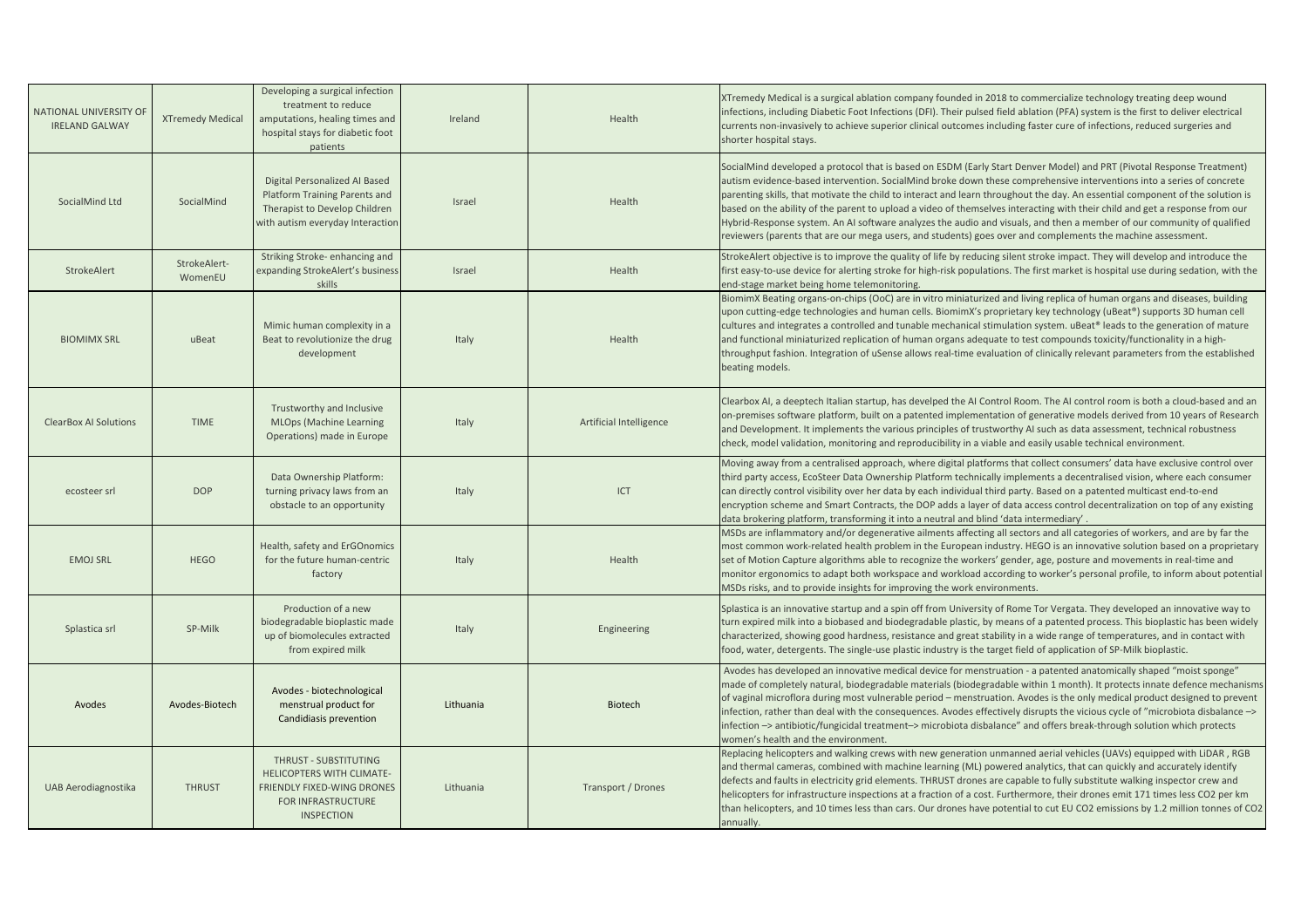| <b>C2CAT BV</b>                                                | Innovalyst       | <b>INNOVATIVE ROUTES TO NOVEL</b><br><b>CATALYST FOR UTILISING</b><br><b>RENEWABLE ENERGIES</b>                                                 | Netherlands        | Energy/Environment             | C2CAT is specialised in catalysis for H2 production, storage and recycling of CO2. Contribution to the H2 economy and CO2<br>reduction will be achieved at C2CAT via design, development and commercialisation of cost-effective alternative catalysts<br>suitable for sustainable processes.                                                                                                                                                                                                                                               |
|----------------------------------------------------------------|------------------|-------------------------------------------------------------------------------------------------------------------------------------------------|--------------------|--------------------------------|---------------------------------------------------------------------------------------------------------------------------------------------------------------------------------------------------------------------------------------------------------------------------------------------------------------------------------------------------------------------------------------------------------------------------------------------------------------------------------------------------------------------------------------------|
| EXIT071 BV                                                     | EXO4EU           | EXOsome analysis business for<br>inclusive innovation ecosystem<br>in EU                                                                        | Netherlands        | <b>Biotech</b>                 | EXIT071 (EXosome Isolation Tool) is a Leiden based startup developing pioneering technology for the analysis of novel<br>biomarkers exosomes. They are a young yet experienced startup with great motivation and ambition to bring a very much<br>needed technological solution to a highly potential exosomes market.                                                                                                                                                                                                                      |
| Linksight BV                                                   | LEAP             | Linksight ExplainAble Privacy<br>enhancing technologies                                                                                         | Netherlands        | Engineering                    | Linksight is on a mission to make secure data analytics easy and scalable. They enable their customers to create data driven<br>insights out of distributed datasets, without sharing any sensitive data. How? Through advanced cryptography such as MPC<br>and blockchain. They focus on healthcare.                                                                                                                                                                                                                                       |
| SusPhos B.V.                                                   | SusPhos          | The first economically viable<br>process for phosphate recycling                                                                                | <b>Netherlands</b> | Engineering                    | The SusPhos solution upcycles P-rich waste like Sewage Sludge Ash (SSA) or struvite into phosphates, iron & magnesium salts,<br>and silica mixtures. Their high-quality, pathogen-free compounds are suitable for formulating fertilisers and phosphate-based<br>flame retardants (FR). Reaction by-products are fine-chemicals in their own right, making their technology a near-zero waste<br>process.                                                                                                                                   |
| <b>Blue Lice AS</b>                                            | <b>GTMBL</b>     | Go To Market Plan for Blue Lice                                                                                                                 | Norway             | Fishing/Environment            | Blue Lice develops a system that prevents sea lice infestations in salmon farming in a sustainable way. By only using a light<br>source and the scent of salmon as attractants, the company has made a system of traps attracting and capturing sea lice<br>before it can infest the salmon. This reduces the levels of sea lice at the fish farm, increasing welfare and reducing the cost by<br>removing treatments against sea lice.                                                                                                     |
| <b>CTD AS</b>                                                  | Woman Tech EU    | Women Tech EU x CTD AS                                                                                                                          | Norway             | Health                         | The company's app store will offer a wide range of applications targeting industries such as the healthcare sector and driving<br>schools industry. The target group will, through the web portal, be able to create and design their own procedures and<br>scenarios. As a result, the platform will offer 200-300 products.                                                                                                                                                                                                               |
| Kaass Discovery AS                                             | a-Doc            | <b>Intelligent Personalised Disease</b><br>Monitoring Device: a-Doc                                                                             | Norway             | Health/Artificial Intelligence | Kaas Discovery deep-tech innovation is an Artificial Intelligence approach to the Monitoring of Autoimmune Diseases at<br>Home with a Novel Biomarker Algorithm. Kaass Discovery is developing a highly novel, deep tech solution to allow<br>autoimmune disease patients to self-manage their conditions and minimize or even eliminate the symptoms of autoimmune<br>diseases. The solution, which we call 'a-Doc', uses a saliva sample to indicate disease activity and provide an accurate,<br>instantaneous value.                    |
| Preforma AS                                                    | <b>PSE</b>       | Womens' health tech scaleup in<br>Europe                                                                                                        | Norway             | Health                         | Preforma AS is a deep tech company wanting to improve women's health. Their short term objective is to introduce their<br>product in Europe, develop their platform further, and position themselves for scaling up, with Europe as their home market.<br>In interaction with more than 40 000 patients and healthcare personnel, they have developed a dynamic medical history<br>collector and started conceptualizing a deep tech platform for a wider range of services.                                                                |
| <b>ENZYBIOTX Spolka z</b><br>ograniczona<br>odpowiedzialnoscia | <b>ENZYBIOTX</b> | Upgrading business potential of<br>Enzybiotx                                                                                                    | Poland             | Health/Bioengineering          | Enzybiotx provides a deep-tech platform for tailor made-enzybiotics targeting specific bacteria. The company has developed<br>the platform for designing and generating new enzybiotcs to target pathogenic bacteria of interest as an answer to the need<br>of alternative antimicrobials development. The company, in collaboration with potential clients, is able to prepare tailor-<br>made enzybiotics which target pathogens and perform all tests needed to adjust enzyme's properties and introduce them to<br>the final products. |
| Microbic Sp. z o.o.                                            | Methanotrophy    | METHANE MANAGEMENT<br><b>USING METHANOTROPHIC</b><br><b>BACTERIA</b>                                                                            | Poland             | Environment / Waste            | The objective of the project is the commercialisation of a biotechnology based on methanotrophic bacteria that can turn<br>waste methane into high grade, ecological products. The use of biofilters based on methanotrophic bacteria would reduce<br>the negative impact of methane emissions to the environment, and obtain valuable raw materials from the produced<br>bacterial biomass.                                                                                                                                                |
| <b>METATISSUE -</b><br><b>BIOSOLUTIONS, LDA</b>                | TechTissue       | TechTissue - Validate human-<br>based 3D in vitro models for<br>accurate drug discovery and<br>development towards a<br>successful market entry | Portugal           | Health                         | Metatissue is focused on the design, production and commercialisation of chemically modified human-derived proteins to<br>prepare hydrogels, sponges and bioinks to improve 3D cell and disease modelling for drug discovery and development, tissue<br>engineering, and personalized medicine advancements. Metatissue has developed a bioactive platelet-rich plasma derivative<br>precursor that can be cured upon light exposure to form soft materials with tunable mechanical properties.                                             |
| Something in Hands -<br>nvestigação Científica Lda             | CanceRusolution  | A NEW DRUG TO TREAT TRIPLE<br><b>NEGATIVE BREAST CANCER</b>                                                                                     | Portugal           | Health                         | R-nuucell is developing a new drug to treat Triple Negative Breast Cancer (TNBC) for which there is no specific and efficient<br>treatment in the market, making this disease an unmet clinical need. Preliminary results have shown that the antimetastatic<br>potential of their new drug which would, in principle, be able to eliminate the deadliest feature of cancer cells – their ability<br>to invade and metastazise. This happens because the target of the drug is the cells' foundation (ie the cytoskeleton).                 |